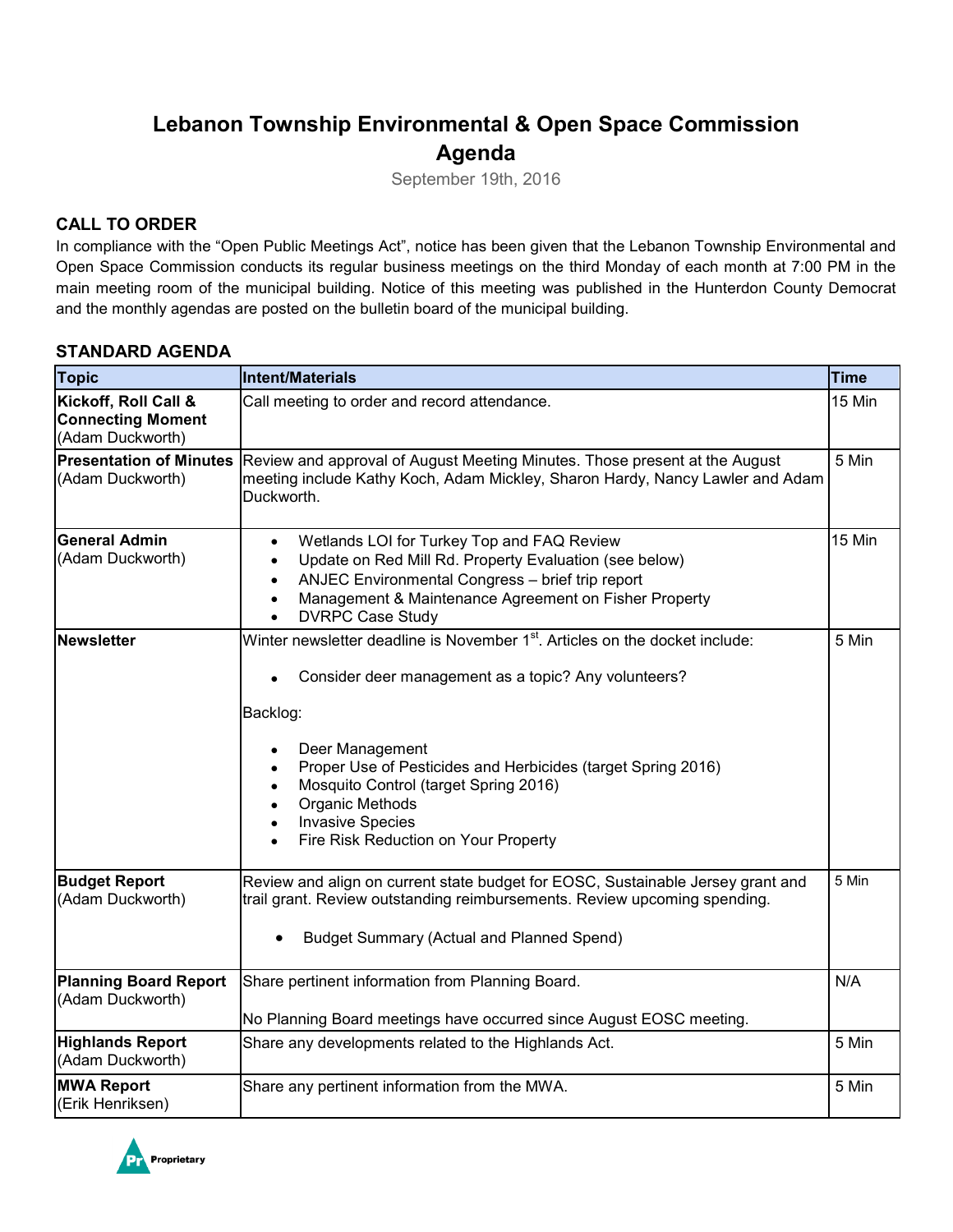| <b>Topic</b>                                                   | <b>Intent/Materials</b>                                                                                                                                                                                                                                                                                                                                                                                                                          | <b>Time</b> |
|----------------------------------------------------------------|--------------------------------------------------------------------------------------------------------------------------------------------------------------------------------------------------------------------------------------------------------------------------------------------------------------------------------------------------------------------------------------------------------------------------------------------------|-------------|
| <b>RHA Report</b><br>(Nancy Lawler)                            | Share any pertinent information from the RHA.                                                                                                                                                                                                                                                                                                                                                                                                    | 5 Min       |
| <b>Sustainable Jersey</b><br><b>Report</b><br>(Adam Duckworth) | Share any pertinent information from the Sustainable Jersey.<br>Intent on Energy Gold Standard<br>$\bullet$                                                                                                                                                                                                                                                                                                                                      | 5 Min       |
| Correspondence<br>(A  )                                        | Acknowledge and share any formal correspondence received by EOSC chair or<br>informal correspondence received by EOSC members.<br>None                                                                                                                                                                                                                                                                                                           | 5 Min       |
| <b>Special Topics</b>                                          | Introduce for discussion any special topics outside of the standard agenda.                                                                                                                                                                                                                                                                                                                                                                      | 15 Min      |
| <b>Portfolio Review</b>                                        | Project Leads to share brief status report and next steps for active and upcoming<br>projects.<br>Septic Maintenance Workshop (Oct 2 <sup>nd</sup> )<br>Who's helping Nancy, who's attending?<br>$\circ$<br>Coffee urns to Kathy<br>$\circ$<br>Advertising opportunities, Facebook and signs<br>$\circ$<br><b>Bunnvale Grant</b><br>Farm Passport Challenge<br><b>Goracy Trail</b><br><b>Memorial Park Bio-Blitz</b><br><b>Recycling Actions</b> | 30 Min      |

#### **Update on Red Mill Rd. Property Evaluation from Committeeman Mike Schmidt 18-Sep-2016**

We submitted the Highlands grant application for 50% funding by the deadline last Friday, and incidentally they told me they have gotten "much bigger" interest than they expected with a "few dozen" applications. They said one group has "stitched together" over 2,000 acres into a preservation proposal (they didn't know off hand what county that is in). They expect to fund accepted grants in January 2017.

We received an appraisal of 97 Red Mill Road on Friday, so the Township Committee can discuss an offer to the sellers in executive session this coming Wednesday. The goal is to get a written understanding with the sellers and then for us to retain a surveyor and a firm for a Phase 1 Environmental assessment. I'm collecting names of companies for both (we will need three proposals for each), and if the EOSC has any recommendations it would be great to add them to the list.

Raritan Headwaters sent a letter, which we attached to the highlands application, that they intend to apply for a Hunterdon County Nonprofit Open Space grant that could provide 20% funding. We are targeting this application in early November to get on the last Hunterdon County Open Space Advisory meeting this year. I am hoping to also apply for our Township's Municipal Grant (i.e., Drawback) from Hunterdon County at that meeting to secure the rest of our funding.

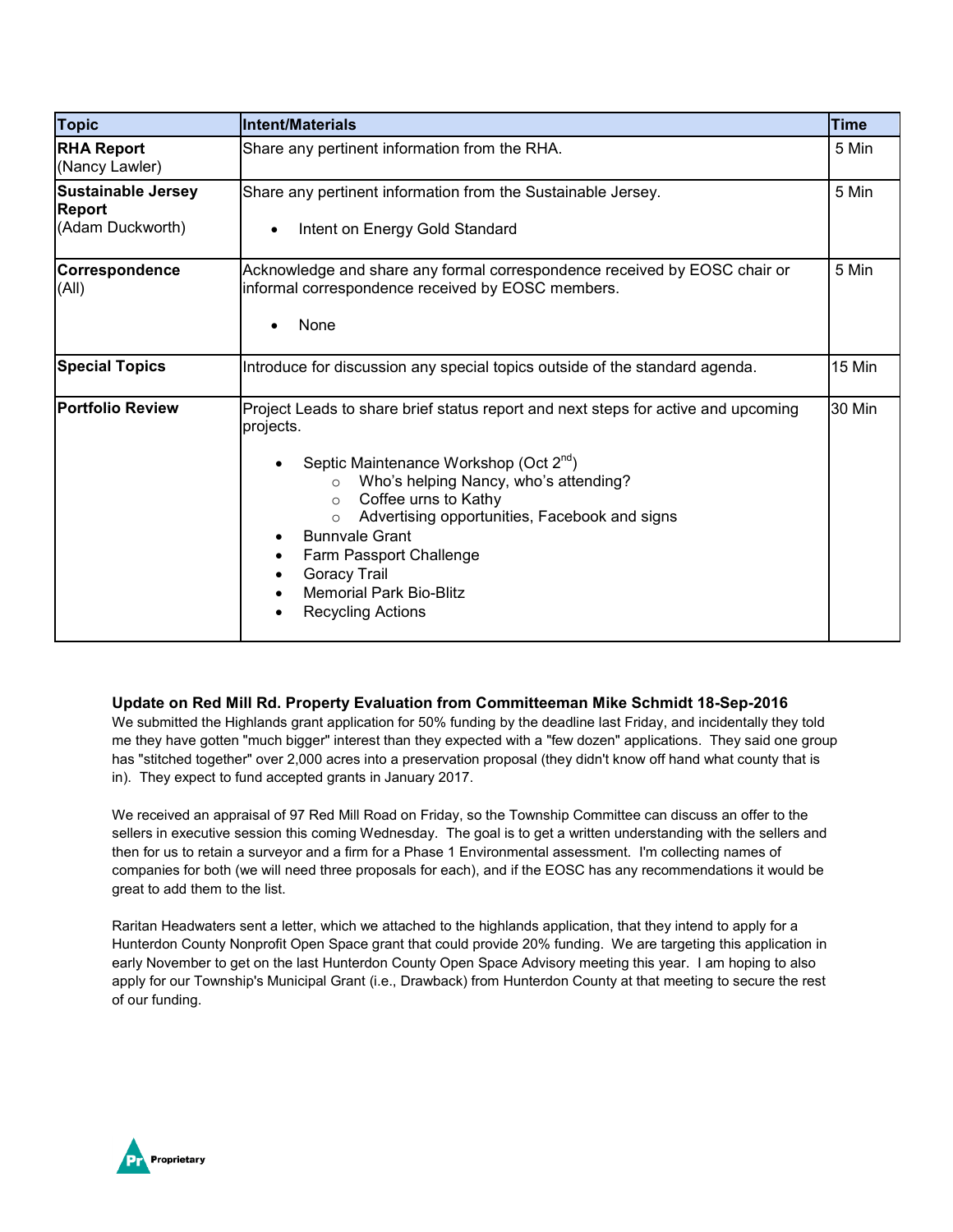## **Lebanon Township Environmental & Open Space Commission Minutes**

September 19th, 2016

### **ROLL CALL**

Meeting called to order with a quorum at: 7:08 PM.

| <b>EOSC Member</b>  | <b>Role</b>                      | <b>Attendance</b> |
|---------------------|----------------------------------|-------------------|
| Adam Duckworth      | Chairman, Planning Board Liaison |                   |
| Sharon Petzinger    | Member                           |                   |
| Warren Newman       | Member                           |                   |
| Erik Jan Henriksen  | Member                           |                   |
| Nancy Lawler        | Member                           | <b>No</b>         |
| Deb Goodsite        | Member                           | <b>No</b>         |
| <b>Adam Mickley</b> | Member                           | <b>No</b>         |
| Sharon Hardy        | Alternate 1                      | Χ                 |
| Kathy Koch          | Alternate 2                      |                   |

#### **STANDARD AGENDA**

| <b>Topic</b>                                                         | <b>Intent/Materials</b>                                                                                                                                                                                                                                                                   | Time          |
|----------------------------------------------------------------------|-------------------------------------------------------------------------------------------------------------------------------------------------------------------------------------------------------------------------------------------------------------------------------------------|---------------|
| Kickoff, Roll Call &<br><b>Connecting Moment</b><br>(Adam Duckworth) | Call meeting to order and record attendance.                                                                                                                                                                                                                                              | <b>15 Min</b> |
| (Adam Duckworth)                                                     | <b>Presentation of Minutes Review and approval of August Meeting Minutes. Those present at the August</b><br>meeting include Kathy Koch, Adam Mickley, Sharon Hardy, Nancy Lawler and Adam<br>Duckworth.<br>Minutes: A quorum was not present to approve minutes from the August meeting. | 5 Min         |

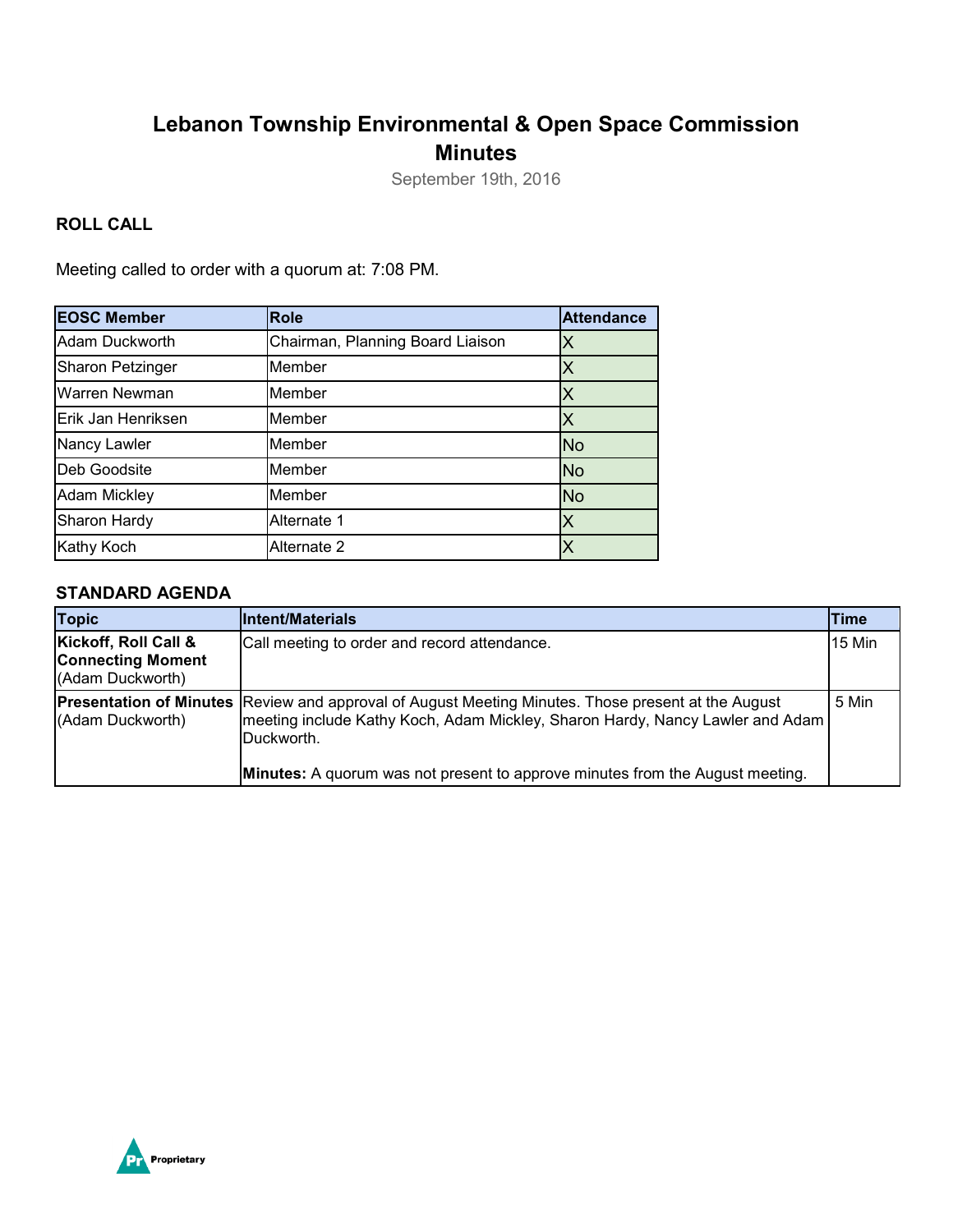| <b>Topic</b>                                     | <b>Intent/Materials</b>                                                                                                                                                                                                                                                                                                                                                                                                                                                                                                                                                                                                                                                                                                                                                                                                                                                                                                                 | <b>Time</b> |
|--------------------------------------------------|-----------------------------------------------------------------------------------------------------------------------------------------------------------------------------------------------------------------------------------------------------------------------------------------------------------------------------------------------------------------------------------------------------------------------------------------------------------------------------------------------------------------------------------------------------------------------------------------------------------------------------------------------------------------------------------------------------------------------------------------------------------------------------------------------------------------------------------------------------------------------------------------------------------------------------------------|-------------|
| <b>General Admin</b><br>(Adam Duckworth)         | Wetlands LOI for Turkey Top and FAQ Review<br>$\bullet$<br>Update on Red Mill Rd. Property Evaluation (see below)<br>ANJEC Environmental Congress - brief trip report<br>٠<br>Management & Maintenance Agreement on Fisher Property<br><b>DVRPC Case Study</b>                                                                                                                                                                                                                                                                                                                                                                                                                                                                                                                                                                                                                                                                          | 15 Min      |
|                                                  | Minutes: With respect to the Wetlands LOI letter received, Mr. Newman stated that<br>the applicant hires their own wetland scientists to do an evaluation which becomes<br>part of the application and then the DEP confirms accuracy of the assessment. The<br>LOI is an agreement on the application. Mr. Newman indicated that what may get<br>lost is our knowledge based on a deeper understanding of the area and there is an<br>opportunity to share that with the DEP during the application review period. If you<br>develop wetlands then the applicant must mitigate the loss of wetlands in one of a<br>few approved ways. The application is filed at the state level and not the township<br>level. They will likely need to file a Highlands Application as a next step. Miss Koch<br>stated that the applicant would have to notify neighbors within 200' but Mr. Newman<br>didn't think that was the case for the LOI. |             |
|                                                  | Mr. Duckworth asked the team to review the agenda for Environmental Congress<br>and suggest specific topics for Miss Koch and Miss Petzinger to learn about.                                                                                                                                                                                                                                                                                                                                                                                                                                                                                                                                                                                                                                                                                                                                                                            |             |
| <b>Newsletter</b>                                | Winter newsletter article submission deadline is October 1 <sup>st</sup> . Articles on the docket<br>include:                                                                                                                                                                                                                                                                                                                                                                                                                                                                                                                                                                                                                                                                                                                                                                                                                           | 5 Min       |
|                                                  | Consider deer management as a topic? Any volunteers?                                                                                                                                                                                                                                                                                                                                                                                                                                                                                                                                                                                                                                                                                                                                                                                                                                                                                    |             |
|                                                  | Backlog:                                                                                                                                                                                                                                                                                                                                                                                                                                                                                                                                                                                                                                                                                                                                                                                                                                                                                                                                |             |
|                                                  | Deer Management<br>Proper Use of Pesticides and Herbicides (target Spring 2016)<br>Mosquito Control (target Spring 2016)<br>Organic Methods<br><b>Invasive Species</b><br>$\bullet$<br>Fire Risk Reduction on Your Property                                                                                                                                                                                                                                                                                                                                                                                                                                                                                                                                                                                                                                                                                                             |             |
|                                                  | Minutes: Mr. Laul stated that we need to notify the town of dumpster day and that<br>he would take care of notification. Miss Petzinger will plan to submit an article on<br>trees in Memorial Park and deer management.                                                                                                                                                                                                                                                                                                                                                                                                                                                                                                                                                                                                                                                                                                                |             |
| <b>Budget Report</b><br>(Adam Duckworth)         | Review and align on current state budget for EOSC, Sustainable Jersey grant and<br>trail grant. Review outstanding reimbursements. Review upcoming spending.                                                                                                                                                                                                                                                                                                                                                                                                                                                                                                                                                                                                                                                                                                                                                                            | 5 Min       |
|                                                  | <b>Budget Summary (Actual and Planned Spend)</b>                                                                                                                                                                                                                                                                                                                                                                                                                                                                                                                                                                                                                                                                                                                                                                                                                                                                                        |             |
|                                                  | Minutes: There were no updates.                                                                                                                                                                                                                                                                                                                                                                                                                                                                                                                                                                                                                                                                                                                                                                                                                                                                                                         |             |
| <b>Planning Board Report</b><br>(Adam Duckworth) | Share pertinent information from Planning Board.                                                                                                                                                                                                                                                                                                                                                                                                                                                                                                                                                                                                                                                                                                                                                                                                                                                                                        | N/A         |
|                                                  | Minutes: Mr. Duckworth indicated that no Planning Board meetings have occurred<br>since the August EOSC meeting.                                                                                                                                                                                                                                                                                                                                                                                                                                                                                                                                                                                                                                                                                                                                                                                                                        |             |
| <b>Highlands Report</b>                          | Share any developments related to the Highlands Act.                                                                                                                                                                                                                                                                                                                                                                                                                                                                                                                                                                                                                                                                                                                                                                                                                                                                                    | 5 Min       |
| (Adam Duckworth)                                 | Minutes: None.                                                                                                                                                                                                                                                                                                                                                                                                                                                                                                                                                                                                                                                                                                                                                                                                                                                                                                                          |             |

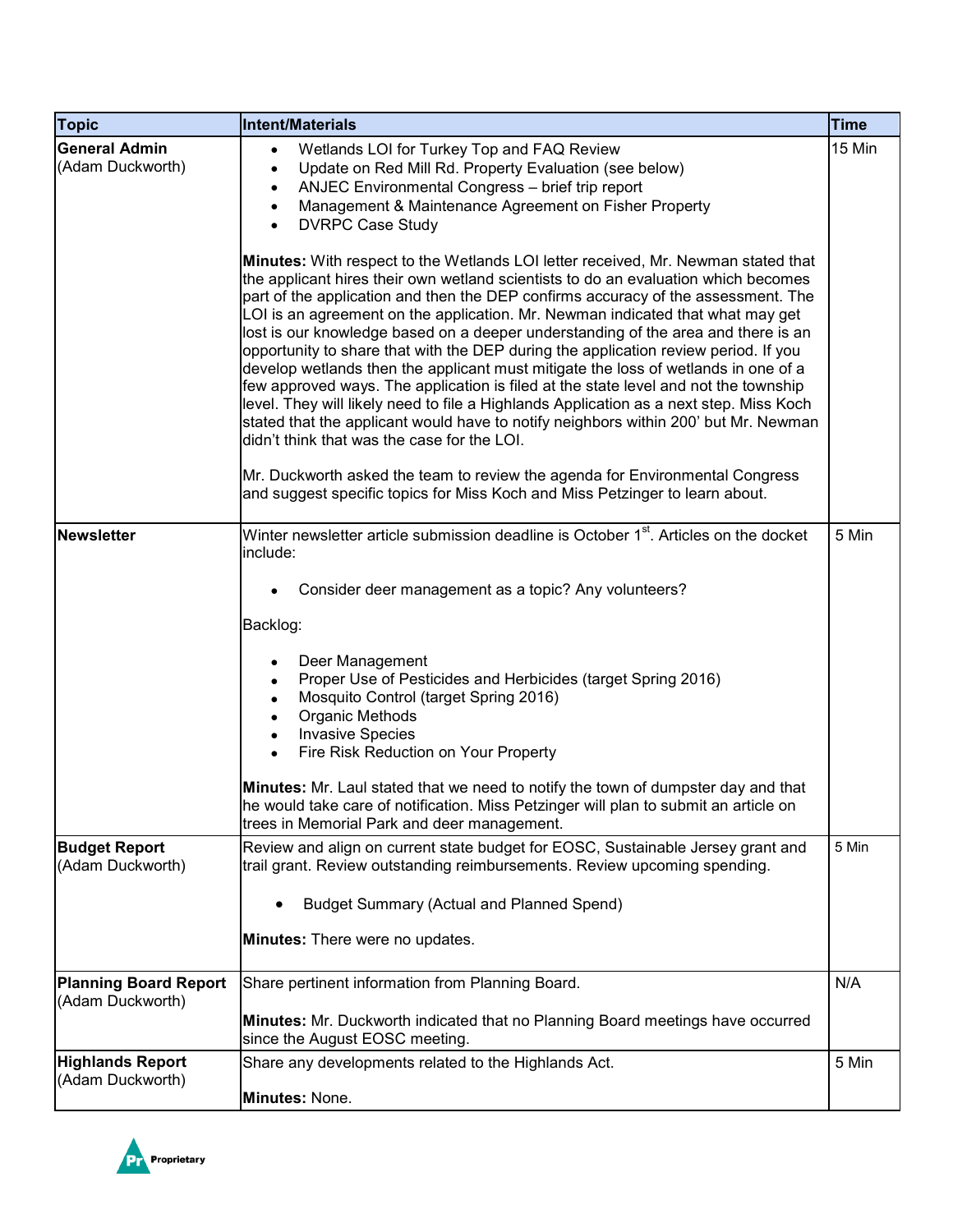| <b>Topic</b>                          | <b>Intent/Materials</b>                                                                                                                                                                                                                                                                                                                                                                                                        | Time   |
|---------------------------------------|--------------------------------------------------------------------------------------------------------------------------------------------------------------------------------------------------------------------------------------------------------------------------------------------------------------------------------------------------------------------------------------------------------------------------------|--------|
| <b>MWA Report</b><br>(Erik Henriksen) | Share any pertinent information from the MWA.                                                                                                                                                                                                                                                                                                                                                                                  | 5 Min  |
|                                       | <b>Minutes:</b> Mr. Henriksen stated that the Hughesville dam was notched and will be<br>totally removed within a month. Stream restoration will begin. Mr. Henriksen noted<br>that there were no updates on the Hampton development project but some<br>deadlines have passed. He also noted that there is a meeting tonight regarding Lake<br>Hopatcong water supply and that they are contemplating amending the agreement. |        |
| <b>RHA Report</b><br>(Nancy Lawler)   | Share any pertinent information from the RHA.<br><b>Minutes:</b> No updates as Miss Lawler was not present.                                                                                                                                                                                                                                                                                                                    | 5 Min  |
| <b>Sustainable Jersey</b>             | Share any pertinent information from the Sustainable Jersey.                                                                                                                                                                                                                                                                                                                                                                   | 5 Min  |
| <b>Report</b>                         |                                                                                                                                                                                                                                                                                                                                                                                                                                |        |
| (Adam Duckworth)                      | Intent on Energy Gold Standard<br>$\bullet$                                                                                                                                                                                                                                                                                                                                                                                    |        |
|                                       | Minutes: No updates.                                                                                                                                                                                                                                                                                                                                                                                                           |        |
| Correspondence<br>(All)               | Acknowledge and share any formal correspondence received by EOSC chair or<br>informal correspondence received by EOSC members.                                                                                                                                                                                                                                                                                                 | 5 Min  |
|                                       | None                                                                                                                                                                                                                                                                                                                                                                                                                           |        |
|                                       | Minutes: No updates.                                                                                                                                                                                                                                                                                                                                                                                                           |        |
| <b>Special Topics</b>                 | Introduce for discussion any special topics outside of the standard agenda.                                                                                                                                                                                                                                                                                                                                                    | 15 Min |
|                                       | Minutes: No updates.                                                                                                                                                                                                                                                                                                                                                                                                           |        |